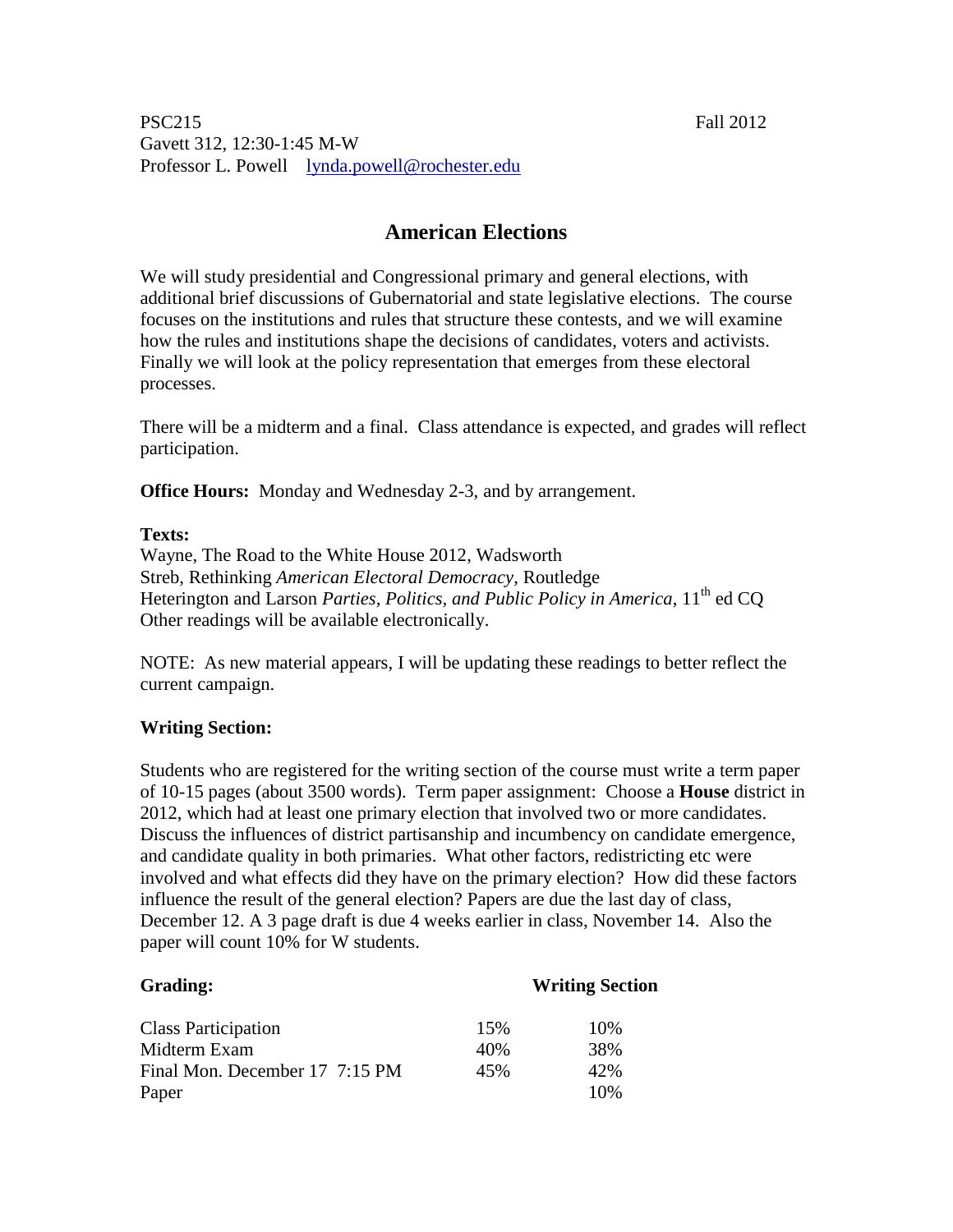## **Introduction.** Sep 5 (W)

Partisanship—Voters and Electorates. Sep 10 (M) & Sep 12 (W) Wayne, Ch 3 and Ch 10 pp 349-352; Streb, Rethinking, Ch 2 and 3; Hetherington Ch 6, Michael P. McDonald "Voter Turnout in the 2010 Midterm Election" *The Forum* Vol 8 Issue 4, 2010.

Find information about, think about and be prepared to discuss the following:

For the first class:

What does the term turnout mean and why should we care about levels of turnout? Find one online article or discussion of voter ID laws? Why do they matters? What do you think has been the most important campaign or political event this last week? IF THERE ARE IMPORTANT CURRENT EVENTS, THIS QUESTION WILL BE RELEVANT IN ANY CLASS.

For the second class:

What do we mean by party identification?

How do voters use party identification?

Do voters know enough to vote for the candidate who best represents their views? Can party identification help?

Now let's think about the partisanship of constituencies. For example, we talk about red states and blue states. Look up the profile for one state on 538.com. The Political Georgraphy series is scattered through the blog. (Eg South Dakota was on August 24) Why does it matter if a state or house district is red or blue?

### **House Districts, Apportionment and Redistricting.** Sep 17 (M).

Streb, Rethinking, Ch 7.

Charles S. Bullock III, Redistricting, Ch 1.

Theodore S. Arrington "Redistricting in the U.S.: A Review of Scholarship and Plan for Future Research" and Nicholas R. Seabrook "The Limits of Partisan Gerrymandering: Looking Ahead to the 2010 Congressional Redistricting Cycle" both in *The Forum* Vol 8 Issue 2, 2010.

Find information about, think about and be prepared to discuss the following: What is redistricting and why should we care about it? Who does redistricting? What is the California process? What is gerrymandering? For the country as a whole, does either party gain a net advantage because of gerrymandering?

### **House and Senate Primary Elections.** Sep 19 (W) and Sep 24 (M).

Hetherington, Ch 3 pp 71-77. Maisel and Brewer, Chapter 6 in *Parties and Elections in America*, Fifth Edition.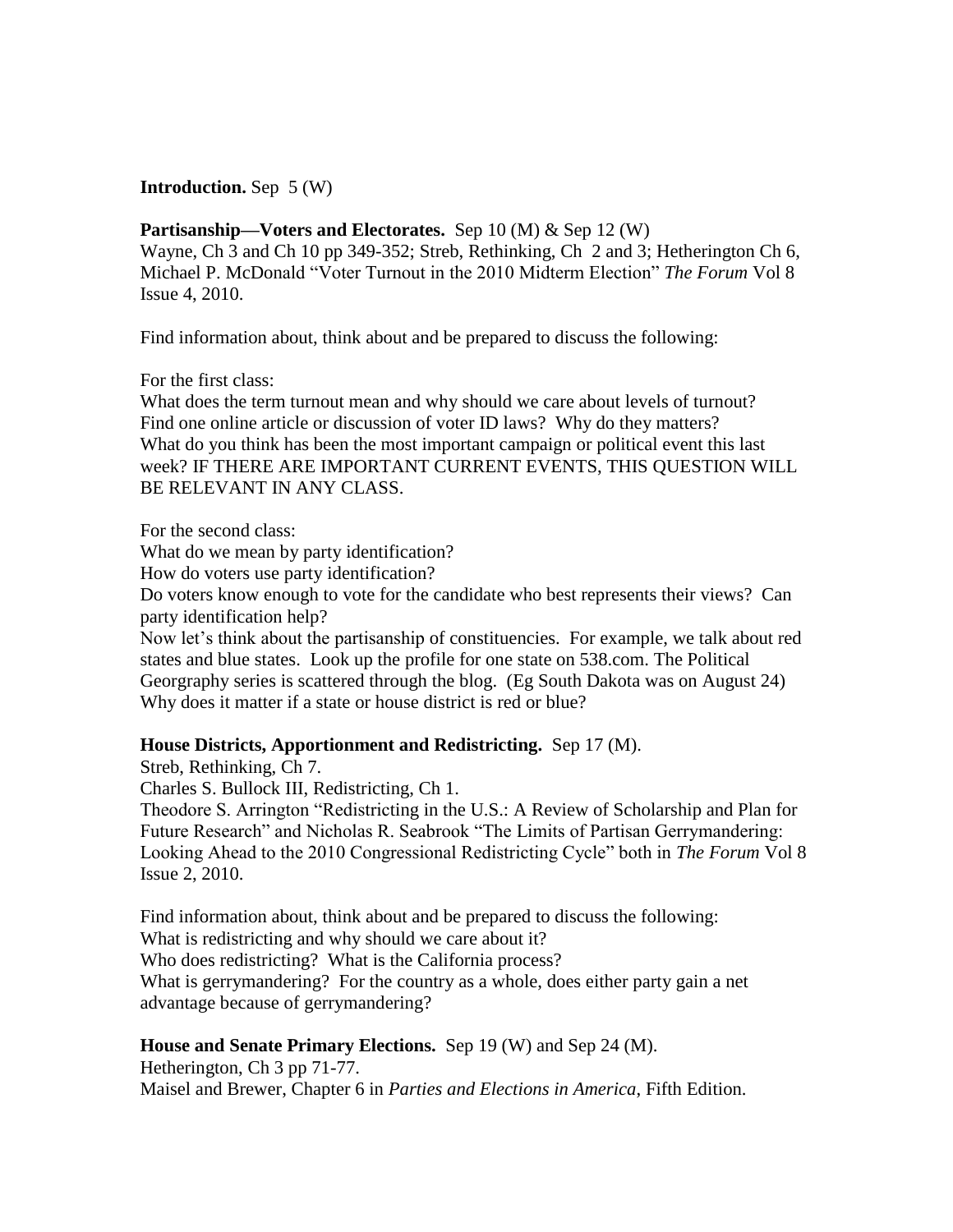Also read two articles: How Does California's "Top Two" Primary Law Compare to Primary Elections in Other States? By Tom Intorcio, June 30, 2010 in The Thicket, the blog of the National Conference of State Legislators; and the article in *Campaigns & Elections* (available from Lexis-Nexis through the library portal) "Three Davids, No Goliath and Plenty of Slingshots" Kristin Brainerd September 1999. This article discusses one House campaign. Note in particular the limited ability of leaders to constrain candidate entry, and also the unique character of Louisiana's election structure and, for future reference, the discussion of the general election campaign. Finally, read one article on a 2010 or 2012 primary, such as, "The 60<sup>th</sup> Democrat" by Michael Sokolove, NYT Magazine, August 22, 2010.

Find information about, think about and be prepared to discuss the following: What is a primary?

What are closed and open primaries? Do open primaries tend to nominate different kinds of candidates than closed? If so how are they different and why? Are there other pros and cons of these two general types?

Roughly how many incumbent members of Congress lost in this year's primaries? Why do so few typically lose?

## **Presidential Primary Elections.** Sep 26 (W) and Oct 1 (M).

Wayne, Ch 4 and Ch 5; Streb, Rethinking Ch 8 and Hetherington Ch 3 pp 78-108. Byron Shafer and Amber Wichowsky "Institutional Structure and Democratic Values: A Research Note on a Natural Experiment" and

- Brian Arbour "Even Closer, Even Longer: What If the 2008 Democratic Primary Used Republican Rules?" and
- Alan Siaroff "How Barack Obama's Votes Beat Hillary Clinton's Votes in the 2008 Democratic Presidential Contest: Not Malapportionment, But Turnout Variation and the Florida Effect" All 3 in *The Forum* Vol 7 Issue 2 2009.

Find information about, think about and be prepared to discuss the following:

For the first class:

What factors do potential presidential candidates think about when deciding whether or not to run? Think about the ones that are personal to them, as well as the features of the electoral landscape that will shape the decisions of any potential candidate.

What are "core supporters" and why are they important?

How do caucuses work?

What are the pros and cons of caucuses versus primaries?

What is frontloading and what are its pros and cons?

For the second class:

In the period before the actual presidential primaries and caucuses were held, "the invisible primary," which Republican candidates held the polling lead? Can you explain this result?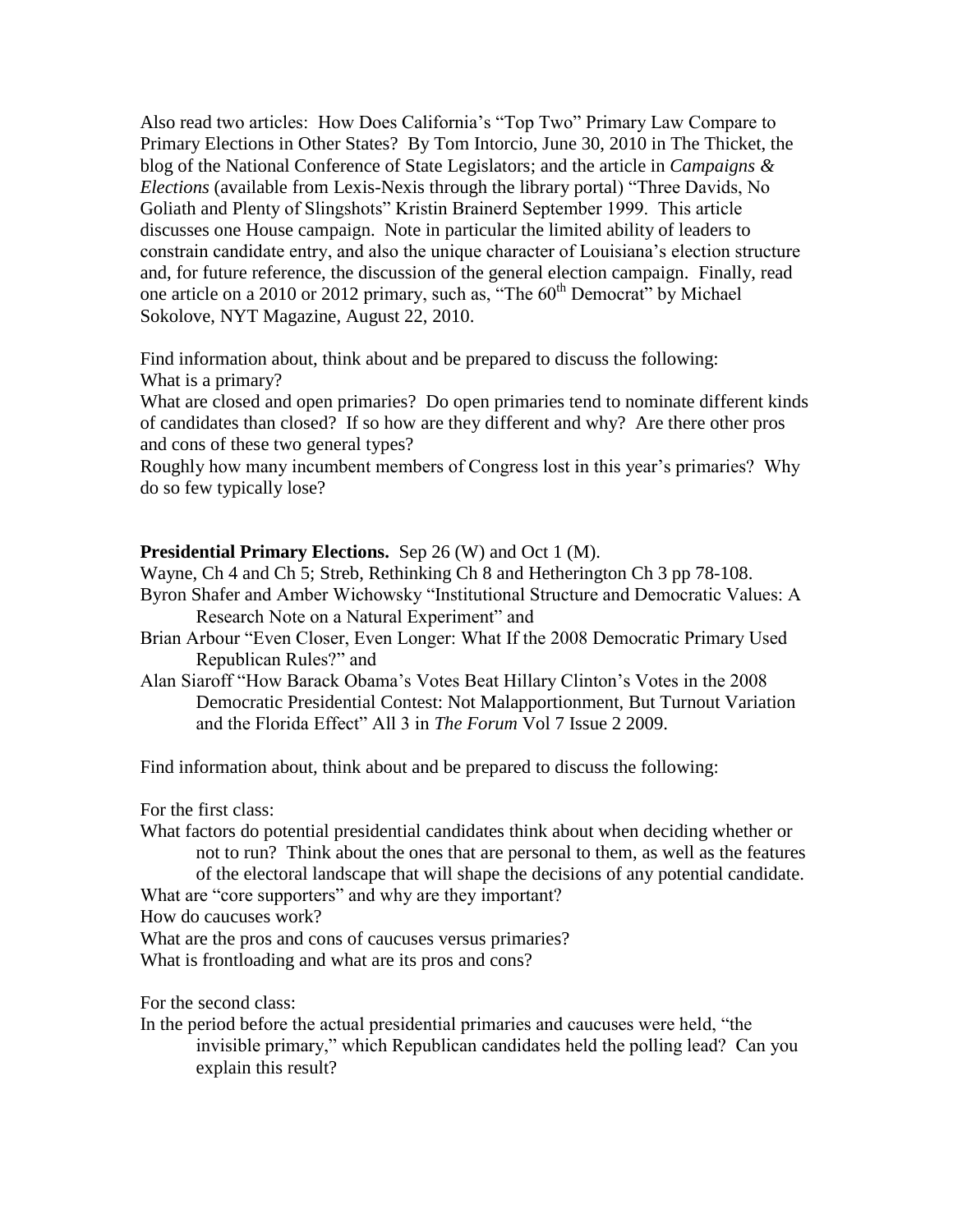From Wayne: Party officials in IA and NH strongly objected to the changes in the Democratic caucus and primary schedule for 2008. Describe the arguments for and against a few small states, such as IA and NH being allowed to hold their nomination contests before the rest of the states. Have these states contributed to or detracted from a democratic presidential nomination process?

In what ways does the sequence of primaries matter?

In what ways were this year's primaries so different from the 2008 primaries? Why is this the case?

**Money in Elections.** Oct 3 (W) Oct 10 (W).

Wayne, Chapter 2 Campaign Finance and Ch 10 pp 342-346; Streb, Rethinking Ch 10 and Hetherington Ch 4.

"A Collapse of the Campaign Finance Regime?" Thomas Mann, "From Bad to Worse: The Unraveling of the Campaign Finance System." Raymond La Raja and "Rethinking the Campaign Finance Agenda." Michael Malbin all in *The Forum*, April 9, 2008. Adam Liptak, "Justices, 5-4 Reject Corporate Spending Limit" NYT January 21, 2010.

Find information about, think about and be prepared to discuss the following:

First class:

Why do we care about campaign contributions?

Does money matter? Does it affect who runs for office? Does money affect election outcomes? Does money shape public policy?

How should the concept of money as free speech be weighed against the potentially corrupting influence of money? Should it be limited or regulated?

Second class:

What did the Supreme Court decide in Citizens United?

Should contributions to candidates be disclosed publicly?

Who gives contributions to candidates? Why do they give? Do donors get anything in return?

Streb argues that we should not limit the amount of contributions given to candidates. What is his argument? What might be counter arguments?

**Measuring Public Opinion—What Does Polling Reveal?** Oct 15 (M) & Oct 17 (W) Erikson and Tedin, Chapter 2 in *American Public Opinion* 8<sup>th</sup> ed.

Look at the over time chart for presidential job approval, congressional job approval, generic congressional vote and direction of country on [www.realclearpolitics.com](http://www.realclearpolitics.com/) or any similar website. Read David Brooks column "The Tea Party Teens in the NYT, http://www.nytimes.com/2010/01/05/opinion/05brooks.html And a response on the Daily Beast [www.thedailybeast.com/blogs-and-stories/2010-01-](http://www.thedailybeast.com/blogs-and-stories/2010-01-11/in-defense-of-tea-parties/?cid=bs:archive1)

[11/in-defense-of-tea-parties/?cid=bs:archive1](http://www.thedailybeast.com/blogs-and-stories/2010-01-11/in-defense-of-tea-parties/?cid=bs:archive1)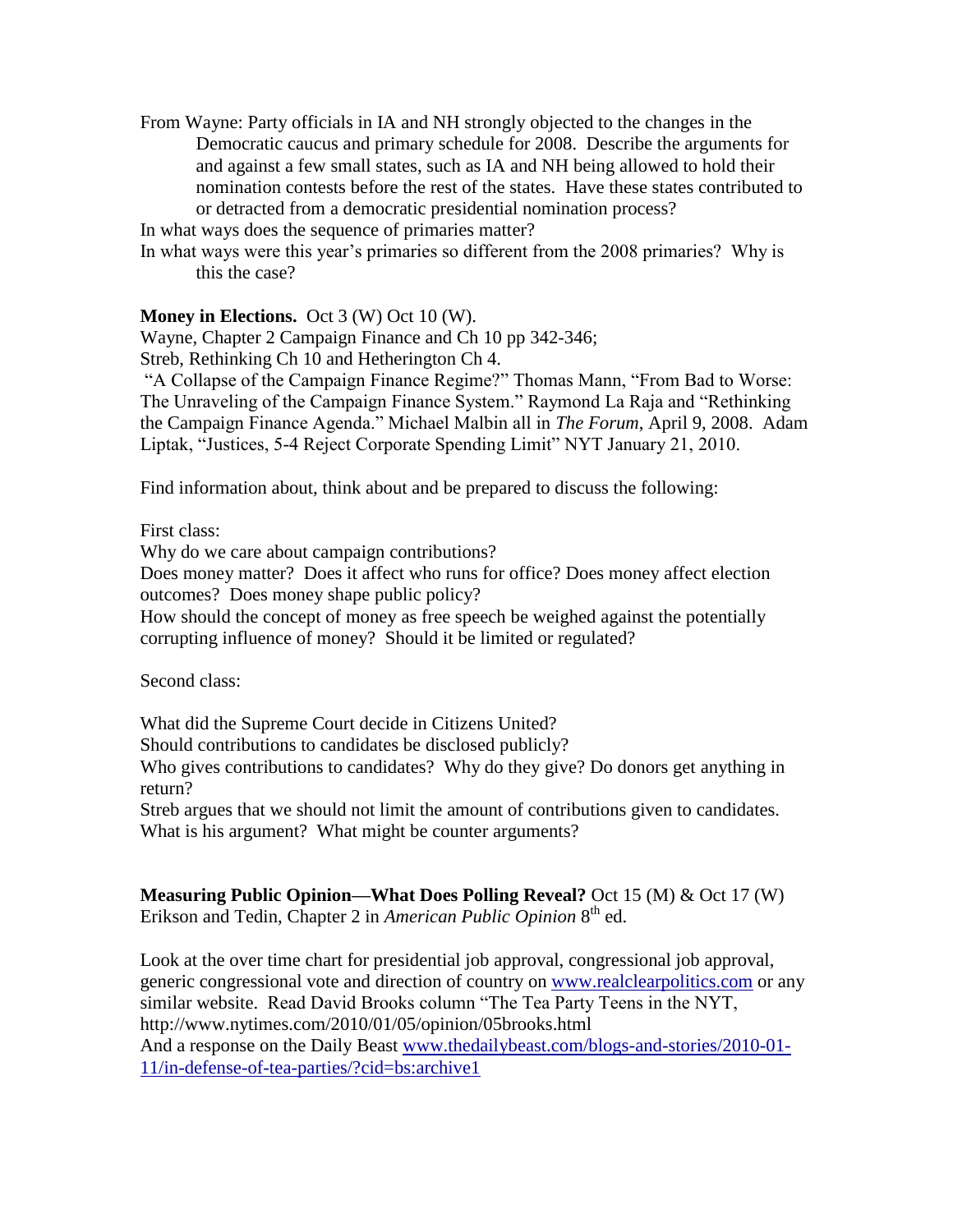Find information about, think about and be prepared to discuss the following: Who uses polling? If we are interested in elections, why should we care about polling? Why do poll results vary so much? How is it possible for one firm to report one candidate is ahead 54% to 40% while another reports that they are tied? How can you evaluate the quality of a poll that is reported?

#### **Legislative General Elections—The Incumbency Advantage in Elections.** Oct 22 (M) Oct 24 (W)

James E. Campgell "The Midterm Landslide of 2010: A Triple Wave Election" Jeffrey M. Stonecash "The 2010 Elections: Party Pursuits, Voter Perceptions, and the Chancy Game of Politcs" Zachary Courser "The Tea Party at the Election" All 3 in *The Forum* Vol 8 Issue 4, 2010.

*CQ Weekly Reports* (available under databases through library portal): Read any two articles related to how incumbents serve constituency interests. Older articles you might choose from include: "Incumbency," Feb. 8, 1997; "Setting Up a Congressional Shop Back Home" March 2, 1985; "CQ ROUNDTABLE: Hill's Growth Industry: Constituent Service", June 25, 1994; "Byrd: Different Expectations?" June 9, 2001; "Pork: A Time-Honored Tradition Lives On," Oct. 24, 1987. Aug. 14, 2006 for example had an article on the honey lobby.

There are newer relevant articles in CQ Weekly Reports. Scan recent issues to find one or use the search engine. Unfortunately, CQ is writing much shorter articles so the older are actually the most interesting.

Find information about, think about and be prepared to discuss the following:

First class:

Why do legislative incumbents have an advantage in running for reelection? Consider both their advantage in primaries and in general elections. How many lost primaries this year?

Why is the reelection rate of Senators less than that of House members?

Second class:

What factors seem to explain changes in the balance of Republicans and Democrats in Congress in both midterm and presidential years?

What does one model predict for this year. Eg. Nate Silver's FiveThirtyEight blog on the NYT. Can you find others?

**First Hourly Exam**: Oct 29. (M)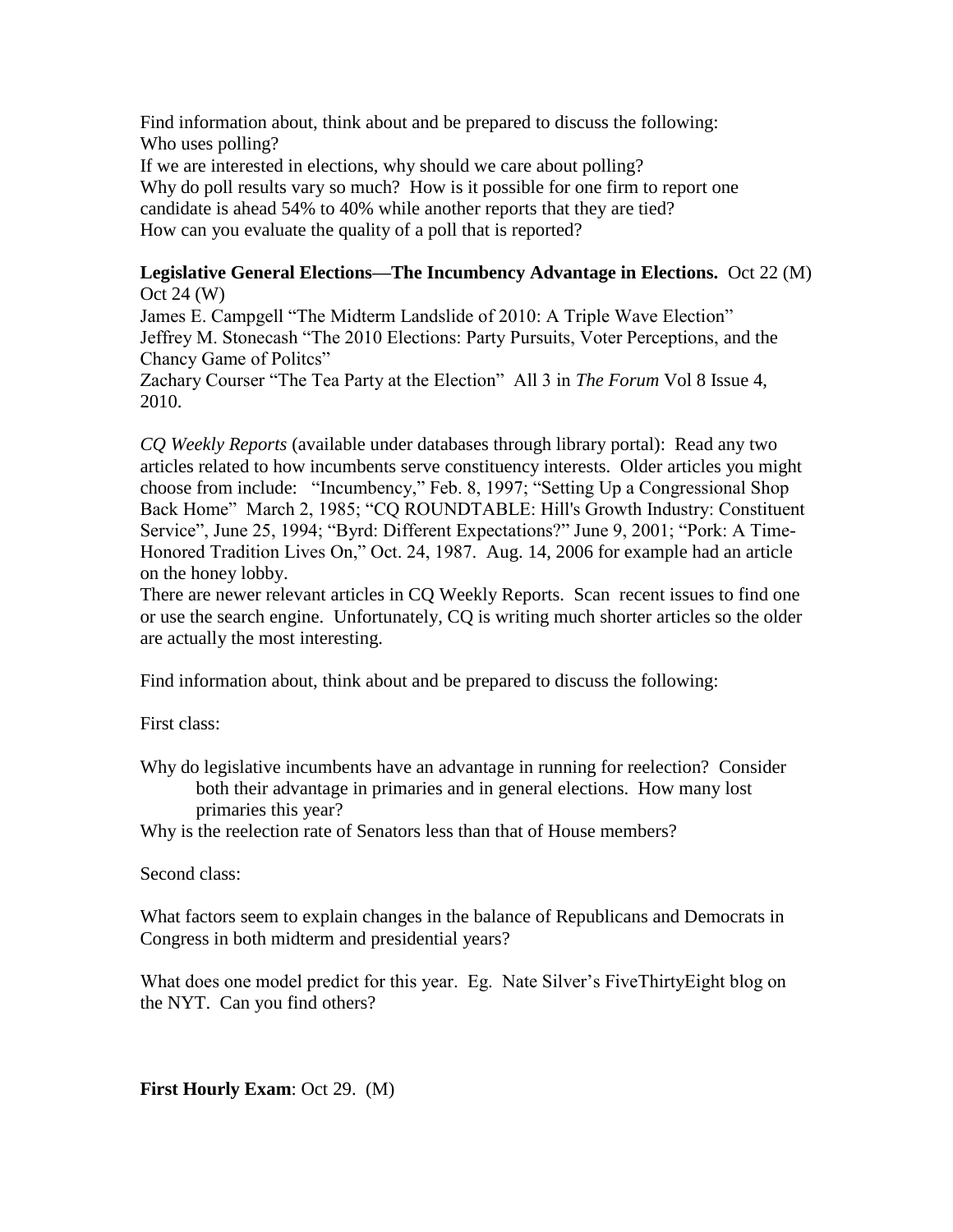### **The Electoral College.** Oct 31 (W)

Wayne, pp 3-5, 13-24, 228-231, 352-363; Streb, Rethinking, Ch 9; and Hetherington pp 49-54.

Find information about, think about and be prepared to discuss the following:

How does the Electoral College work? What are the pros and cons of the Electoral College? Streb discusses arguments about amending or abolishing the Electoral College. What are your thoughts about his arguments?

#### **General Elections—Presidential.** Nov 5 (M) and Nov 7 (W) Wayne, Ch 7 Organization, Strategy and Tactics and Chapter 9 Understanding Presidential Elections.

Find information about, think about and be prepared to discuss the following:

First class:

What choices do presidential candidates make in campaigning? How does the Electoral College affect how they allocate their resources? Have the debates been important in the campaign? How so? What are your predictions for tomorrow? What are they based on?

Second class: What happened in the elections? Was the polling correct? If not, where did polling miss? What was turnout? In what ways did this matter? What demographic groups supported each presidential candidate? What issues were most important in the campaign? Why best explains the outcomes of the elections? Use the course to understand what occurred?

### **Initiatives and Referenda.** Nov 12 (M)

Streb, Rethinking, Ch 4 Bowler and Donovan, "Direct Democracy in the United States" in *The Oxford Handbook of American Elections and Political Behavior.*

Find information about, think about and be prepared to discuss the following: What do the following terms mean: initiative, referendum, recall. Identify an example of one of them in the election and discuss the result. What are the pros and cons of these electoral mechanisms.

# **Counting and Casting Ballots.** Nov 14 (W).

Streb, Rethinking Ch 5 and 6.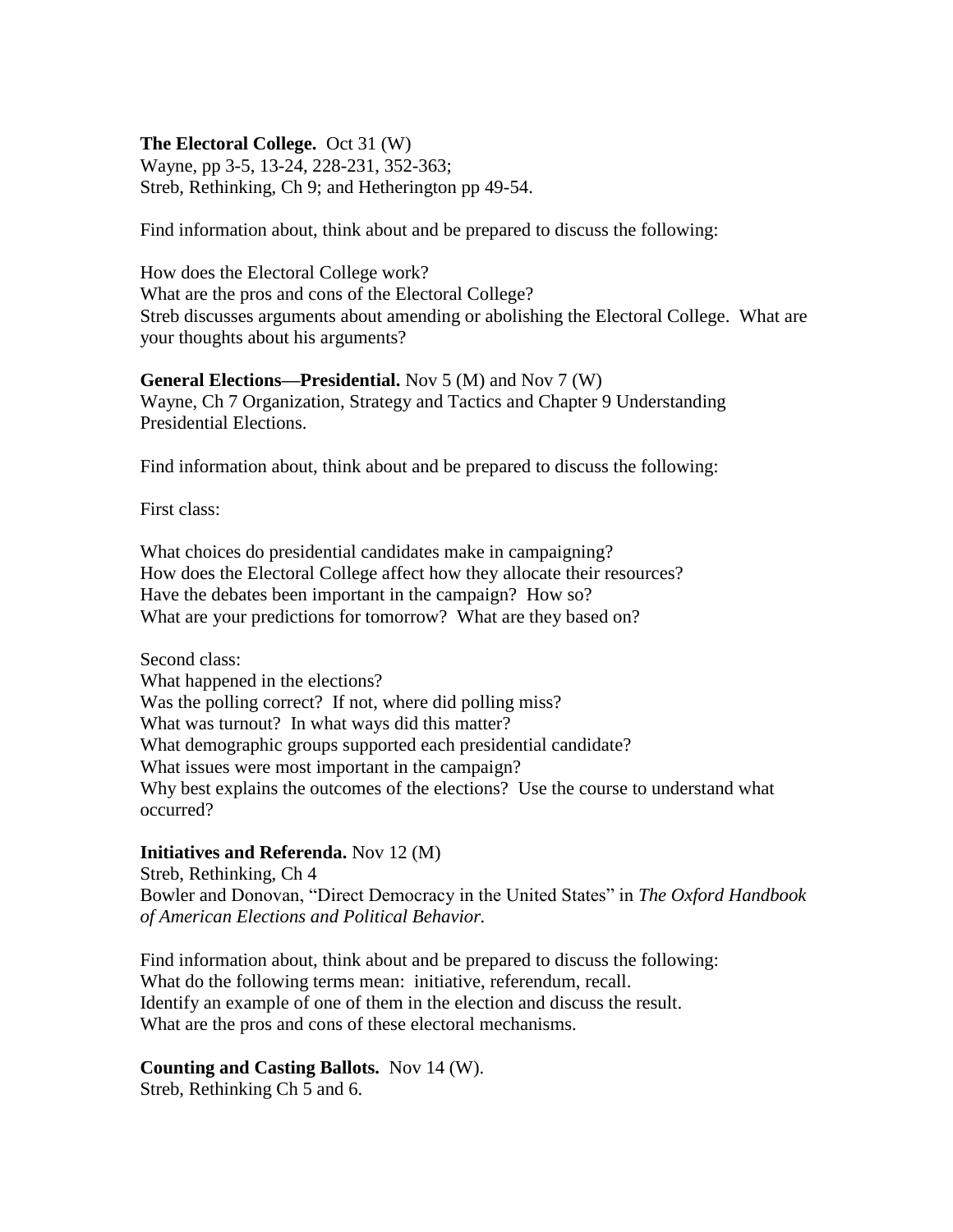Find information about, think about and be prepared to discuss the following:

In what ways does ballot design matter? What are the different voting machines? Why do the different methods of voting matter? Are there issues to access we should think about? Were there accusations in this election that the electoral laws advantaged or

disadvantaged one party relative to another or one demographic group over another?

**Minor Parties and Independent Candidates**. Nov 19 (M). Barry Burden ["Minor parties and strategic voting in recent US presidential elections](http://linkinghub.elsevier.com/retrieve/pii/S0261379405000223)" *Electoral Studies*, 2005. Morton Ch 14.

Find information about, think about and be prepared to discuss the following: Why might we care about how well  $3<sup>rd</sup>$  parties or independent candidates fare in our system?

When we focus on general elections, we are usually discussing races with two candidates? What issues of representation does having 3 or more candidates raise. Here because of the small number of 3 candidate races, you may also think about primary elections.

What might be the pros or cons of nonpartisan elections? Look up information about the Nebraska legislature? Is it actually nonpartisan?

# **Mass Media/Internet in Elections.** Nov 26 (M) and Nov 28 (W)

Wayne, Ch 8 Media Politics; Hillygus "Campaign Effects on Vote Choice" Chapter 18 in *The Oxford Handbook of American Elections and Political Behavior.* Iyengar "The Media Game: New Moves, Old Strategies" *The Forum* Vol 9 Issue 1, 2011

Find information about, think about and be prepared to discuss the following:

What media sources have you used to follow the elections? Were you contacted by any candidate, party or advocacy group during the election? If so, how? Should we be concerned about the decline of the traditional print media? Do you think the media is biased? If so, how and why? How can we measure bias? Do changes in our media usage relate to polarization? To the rise of the tea party movement?

**Culture War & Ideological Polarization.** Dec 3 (M) and Dec 5 (W). Abramowitz, Alan I., and Kyle L. Saunders. 2008. "Is Polarization a Myth?" *Journal of Politics* 70:542-555.